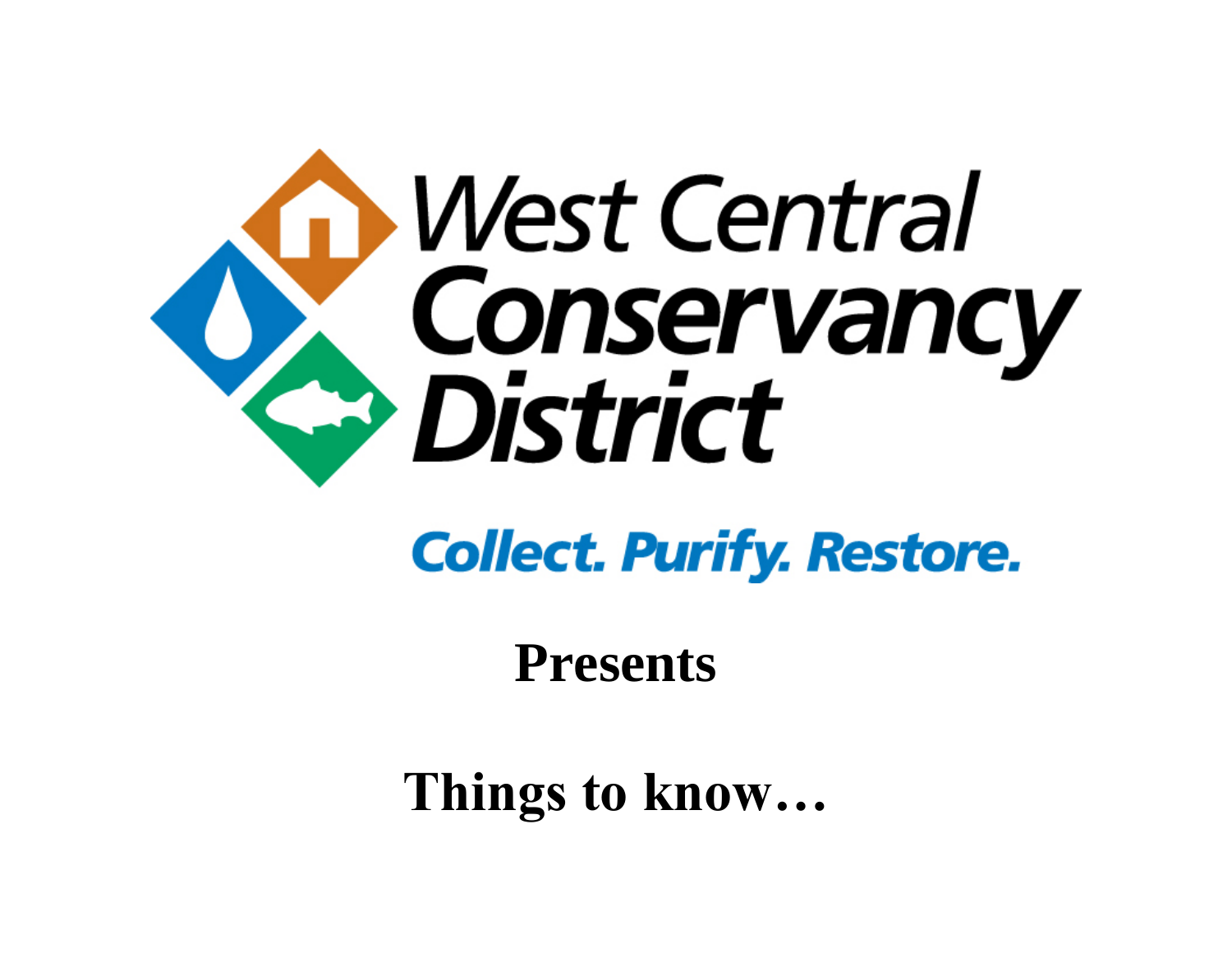## **Wastewater Treatment Process**

The process starts at a screening process that removes any debris or trash that is transported with the wastewater. It is then directed to one of four tanks called SBRs, which stands for Sequencing Batch Reactor. Inside these tanks is a bio-mass of microorganisms which will consume the organic solids and remove nutrients, such as nitrogen and phosphorous, in the wastewater. The SBR process has several different phases of operation. The following is the five distinct phases and the description of each:

- Mix Fill: This phase includes wastewater being discharged into the tank with a mixer running to mix the existing bio-mass and the incoming food source.
- React Fill: This phase includes everything from the previous phase in addition to introducing air into the tank. This aeration assists in mixing and promotes bio-mass activity.
- React: This phase includes mixing and aeration only in order to allow the microorganisms to consume the contents of the raw wastewater.
- Settle: This phase shuts down all mechanical activity to the tank. This allows the bio-mass to settle to the bottom and continue to feed on the wastewater. As this bio-mass settles to the bottom of the tank, it pulls any particulates down with it and leaves clear treated water on top.
- Decant: This phase continues to leave everything off just like the previous phase. The only difference is that a valve opens and by gravity allows the treated water from the SBR to flow into the ultraviolet light disinfection system and then on to the creek where it is returned to the environment.

The entire process happens with microorganisms that absorb and consume the waste in the water and cleans it naturally for us. Basically, it speeds up the natural process of the environment and allows us to treat more waste in a shorter period of time.

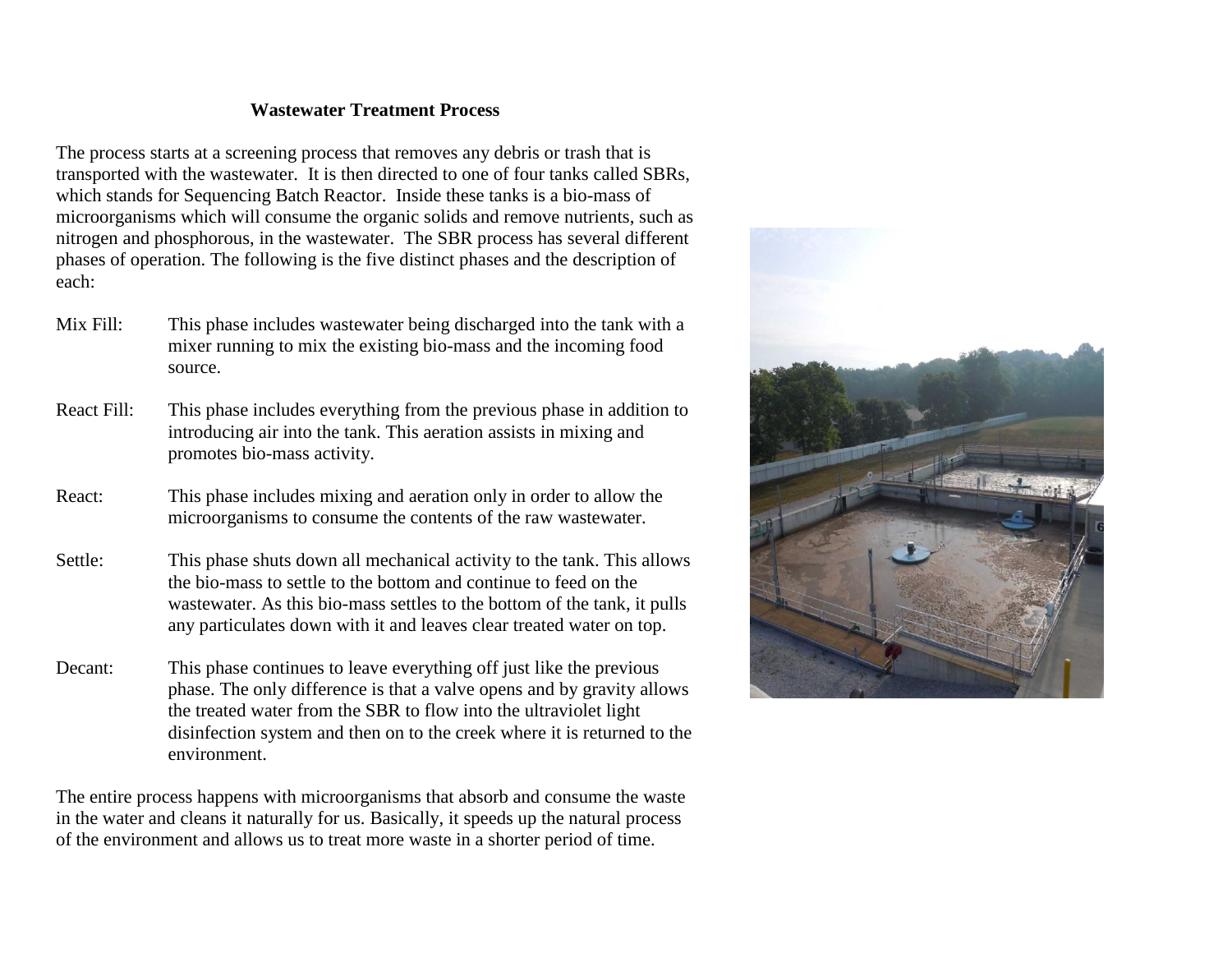### **Collection System**

The collection system transfers wastewater from homes and businesses to the treatment facility. The District has around 140 miles of underground pipes and many lift stations that pump the wastewater. The wastewater comes from sinks, washers, toilets, showers, and floor drains. Things to remember is that you should never dump any oil, grease, chemicals of any kind, or medicines down these drains. These items pose a potential hazard to people and the environment.







#### **Grease**

Grease can be a major problem for our collection system and our treatment facility. Grease causes build up on pumps, piping, valves and other equipment. It can also be very expensive to treat and remove from the system. The picture to the right is a grease trap that is not being cleaned out properly. We have a grease trap inspection program that all restaurants must follow and that allows us to monitor them regularly. Even though we monitor the restaurants and make them dispose of the grease properly, many issues still arise from the grease that enters into the system from homes. One way you can make a difference is to make sure you dispose of your grease from cooking in the appropriate way. Never dump it down the drain. Pour your used grease into a coffee can or other container and once it is full throw it out with your normal trash. This not only includes frying oils, but the run off grease from cooking meats.